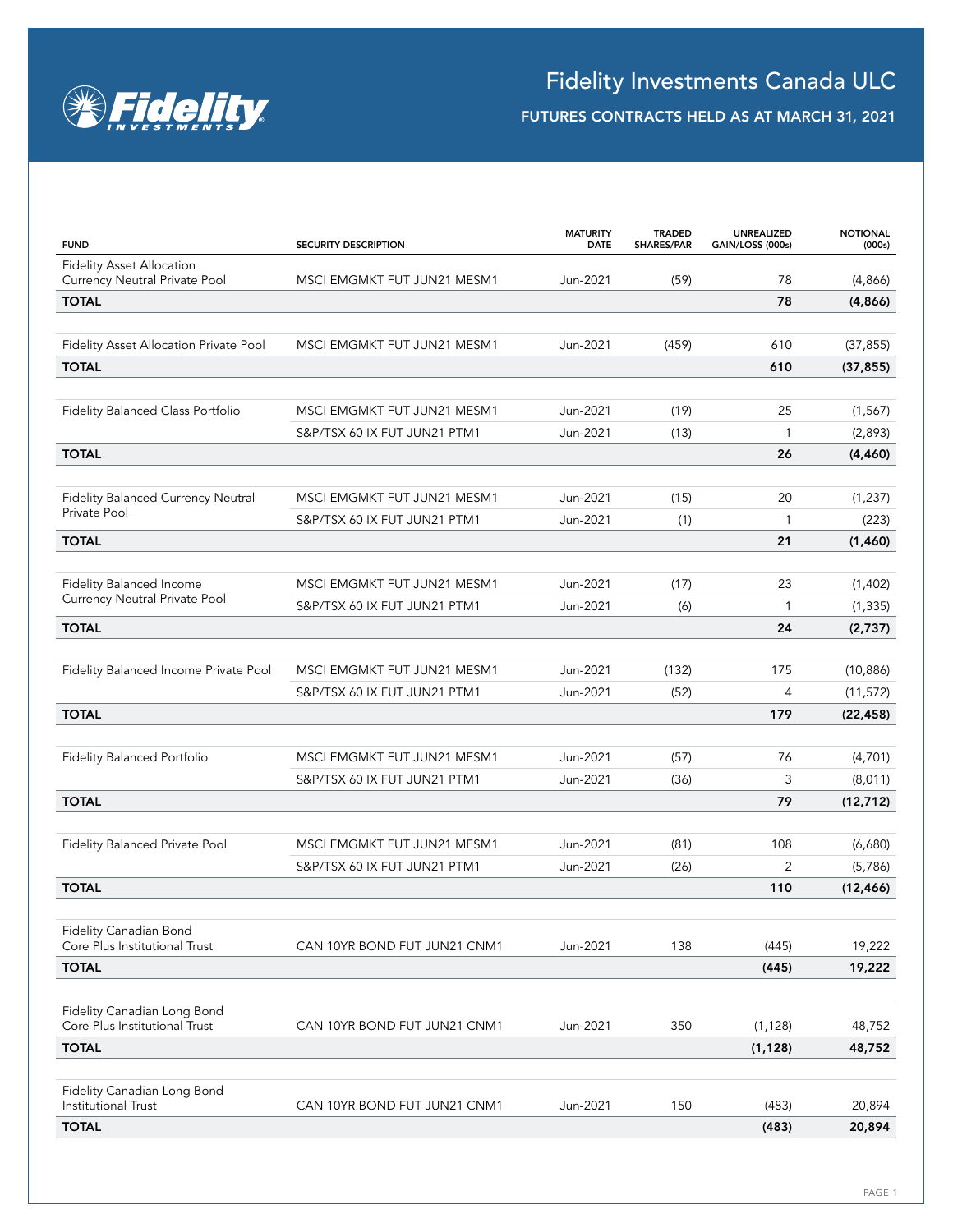## FUTURES CONTRACTS HELD AS AT MARCH 31, 2021

| <b>FUND</b>                                                                            | <b>SECURITY DESCRIPTION</b>      | <b>MATURITY</b><br><b>DATE</b> | <b>TRADED</b><br>SHARES/PAR | <b>UNREALIZED</b><br>GAIN/LOSS (000s) | <b>NOTIONAL</b><br>(000s) |
|----------------------------------------------------------------------------------------|----------------------------------|--------------------------------|-----------------------------|---------------------------------------|---------------------------|
| <b>Fidelity Emerging Markets Equity</b><br><b>Investment Trust - Valuation Account</b> | MSCI EMGMKT FUT JUN21 MESM1      | Jun-2021                       | 200                         | (238)                                 |                           |
| <b>TOTAL</b>                                                                           |                                  |                                |                             | (238)                                 | 16,494<br>16,494          |
|                                                                                        |                                  |                                |                             |                                       |                           |
| <b>Fidelity Emerging Markets Equity</b><br>Multi-Asset Base Fund - Lead                | MSCI EMGMKT FUT JUN21 MESM1      | Jun-2021                       | 200                         | (238)                                 | 16,494                    |
| <b>TOTAL</b>                                                                           |                                  |                                |                             | (238)                                 | 16,494                    |
|                                                                                        |                                  |                                |                             |                                       |                           |
| <b>Fidelity Global Balanced</b>                                                        | MSCI EMGMKT FUT JUN21 MESM1      | Jun-2021                       | (190)                       | 252                                   | (15,670)                  |
| Class Portfolio                                                                        | S&P/TSX 60 IX FUT JUN21 PTM1     | Jun-2021                       | (62)                        | 5                                     | (13, 797)                 |
| <b>TOTAL</b>                                                                           |                                  |                                |                             | 257                                   | (29, 467)                 |
|                                                                                        |                                  |                                |                             |                                       |                           |
| Fidelity Global Balanced Portfolio                                                     | MSCI EMGMKT FUT JUN21 MESM1      | Jun-2021                       | (264)                       | 351                                   | (21, 773)                 |
|                                                                                        | S&P/TSX 60 IX FUT JUN21 PTM1     | Jun-2021                       | (341)                       | 26                                    | (75, 886)                 |
| <b>TOTAL</b>                                                                           |                                  |                                |                             | 377                                   | (97, 659)                 |
|                                                                                        |                                  |                                |                             |                                       |                           |
| Fidelity Global Bond Fund                                                              | EURO-BOBL FUTURE JUN21 OEM1      | Jun-2021                       | (28)                        | (8)                                   | (5,612)                   |
|                                                                                        | EURO-SCHATZ FUT JUN21 DUM1       | Jun-2021                       | (43)                        | (2)                                   | (7, 147)                  |
| <b>TOTAL</b>                                                                           |                                  |                                |                             | (10)                                  | (12,759)                  |
|                                                                                        |                                  |                                |                             |                                       |                           |
| Fidelity Global Bond Multi-Asset                                                       | EURO-BOBL FUTURE JUN21 OEM1      | Jun-2021                       | (445)                       | (132)                                 | (89, 196)                 |
| Base Fund                                                                              | EURO-SCHATZ FUT JUN21 DUM1       | Jun-2021                       | (880)                       | (40)                                  | (146, 255)                |
| <b>TOTAL</b>                                                                           |                                  |                                |                             | (172)                                 | (235, 451)                |
|                                                                                        |                                  |                                |                             |                                       |                           |
| Fidelity Global Credit Ex-U.S.<br><b>Investment Trust</b>                              | AUST 10Y BOND FUT JUN21 XMM1     | Jun-2021                       | 10                          | 8                                     | 1,338                     |
|                                                                                        | EURO-BOBL FUTURE JUN21 OEM1      | Jun-2021                       | (15)                        | (3)                                   | (3,007)                   |
|                                                                                        | EURO-BUND FUTURE JUN21 RXM1      | Jun-2021                       | 144                         | (23)                                  | 36,625                    |
|                                                                                        | EURO-BUXL 30Y BND FUT JUN21 UBM1 | Jun-2021                       | 43                          | (181)                                 | 13,152                    |
|                                                                                        | LONG GILT FUTURE JUN21 G M1      | Jun-2021                       | (22)                        | 4                                     | (4,885)                   |
|                                                                                        | US 10YR NOTE FUT (CBT)JUN21 TYM1 | Jun-2021                       | 124                         | (370)                                 | 20,514                    |
|                                                                                        | US 10YR ULTRA FUT JUN21 UXYM1    | Jun-2021                       | 110                         | (471)                                 | 19,966                    |
|                                                                                        | US 5YR NOTE (CBT) FUT JUN21 FVM1 | Jun-2021                       | 207                         | (221)                                 | 32,241                    |
|                                                                                        | US LONG BOND(CBT) FUT JUN21 USM1 | Jun-2021                       | 84                          | (557)                                 | 16,374                    |
|                                                                                        | US ULTRA BOND CBT FUT JUN21 WNM1 | Jun-2021                       | 43                          | (198)                                 | 9,824                     |
| <b>TOTAL</b>                                                                           |                                  |                                |                             | (2,013)                               | 142,142                   |
|                                                                                        |                                  |                                |                             |                                       |                           |
| Fidelity Global Growth Class Portfolio                                                 | S&P/TSX 60 IX FUT JUN21 PTM1     | Jun-2021                       | (8)                         | 1                                     | (1,780)                   |
| <b>TOTAL</b>                                                                           |                                  |                                |                             | 1                                     | (1,780)                   |
|                                                                                        |                                  |                                |                             |                                       |                           |
| Fidelity Global Growth Portfolio                                                       | S&P/TSX 60 IX FUT JUN21 PTM1     | Jun-2021                       | (37)                        | 3                                     | (8, 234)                  |
| <b>TOTAL</b>                                                                           |                                  |                                |                             | 3                                     | (8, 234)                  |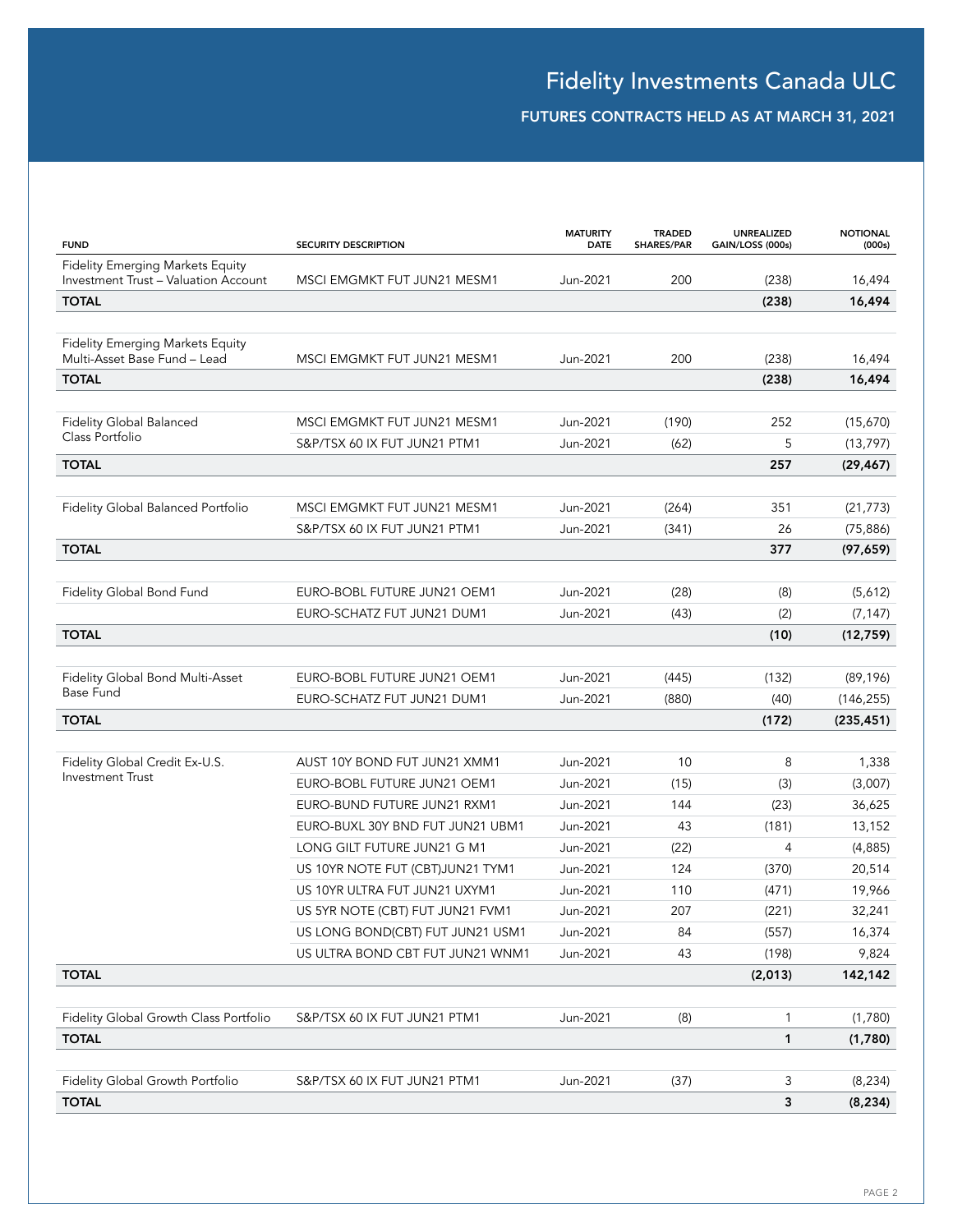## FUTURES CONTRACTS HELD AS AT MARCH 31, 2021

| <b>FUND</b>                                                           | <b>SECURITY DESCRIPTION</b>  | <b>MATURITY</b><br><b>DATE</b> | <b>TRADED</b><br>SHARES/PAR | UNREALIZED<br>GAIN/LOSS (000s) | <b>NOTIONAL</b><br>(000s) |
|-----------------------------------------------------------------------|------------------------------|--------------------------------|-----------------------------|--------------------------------|---------------------------|
| Fidelity Global Income Class Portfolio                                | MSCI EMGMKT FUT JUN21 MESM1  | Jun-2021                       | (103)                       | 137                            | (8, 495)                  |
|                                                                       | S&P/TSX 60 IX FUT JUN21 PTM1 | Jun-2021                       | (53)                        | $\overline{4}$                 | (11, 795)                 |
| <b>TOTAL</b>                                                          |                              |                                |                             | 141                            | (20, 289)                 |
|                                                                       |                              |                                |                             |                                |                           |
| Fidelity Global Income Portfolio                                      | MSCI EMGMKT FUT JUN21 MESM1  | Jun-2021                       | (119)                       | 158                            | (9,814)                   |
|                                                                       | S&P/TSX 60 IX FUT JUN21 PTM1 | Jun-2021                       | (102)                       | 8                              | (22,699)                  |
| <b>TOTAL</b>                                                          |                              |                                |                             | 166                            | (32, 513)                 |
|                                                                       | MSCI EMGMKT FUT JUN21 MESM1  | Jun-2021                       |                             | 5                              |                           |
| Fidelity Growth Class Portfolio                                       |                              |                                | (4)                         |                                | (330)                     |
| <b>TOTAL</b>                                                          |                              |                                |                             | 5                              | (330)                     |
| Fidelity Growth Portfolio                                             | MSCI EMGMKT FUT JUN21 MESM1  | Jun-2021                       | (19)                        | 25                             | (1, 567)                  |
| <b>TOTAL</b>                                                          |                              |                                |                             | 25                             | (1, 567)                  |
|                                                                       |                              |                                |                             |                                |                           |
| Fidelity Income Allocation Fund -                                     |                              |                                |                             |                                |                           |
| Lead Subportfolio                                                     | S&P500 EMINI FUT JUN21 ESM1  | Jun-2021                       | 184                         | 239                            | 45,870                    |
| <b>TOTAL</b>                                                          |                              |                                |                             | 239                            | 45,870                    |
| Fidelity Income Class Portfolio                                       | MSCI EMGMKT FUT JUN21 MESM1  | Jun-2021                       | (121)                       | 161                            | (9,979)                   |
|                                                                       | S&P/TSX 60 IX FUT JUN21 PTM1 | Jun-2021                       | (13)                        | $\mathbf{1}$                   | (2,893)                   |
| <b>TOTAL</b>                                                          |                              |                                |                             | 162                            | (12, 872)                 |
|                                                                       |                              |                                |                             |                                |                           |
| Fidelity Income Portfolio                                             | MSCI EMGMKT FUT JUN21 MESM1  | Jun-2021                       | (119)                       | 158                            | (9,814)                   |
|                                                                       | S&P/TSX 60 IX FUT JUN21 PTM1 | Jun-2021                       | (20)                        | 2                              | (4, 451)                  |
| <b>TOTAL</b>                                                          |                              |                                |                             | 160                            | (14, 265)                 |
|                                                                       |                              |                                |                             |                                |                           |
| <b>Fidelity Select Emerging Markets</b><br>Equity Institutional Trust | MSCI EMGMKT FUT JUN21 MESM1  | Jun-2021                       | 14                          | (17)                           | 1,155                     |
| <b>TOTAL</b>                                                          |                              |                                |                             | (17)                           | 1,155                     |
|                                                                       |                              |                                |                             |                                |                           |
| <b>Fidelity Select Global Equity</b><br><b>Institutional Trust</b>    | MSCI EAFE FUT JUN21 MFSM1    | Jun-2021                       | 9                           | 1                              | 1,250                     |
|                                                                       | S&P500 EMINI FUT JUN21 ESM1  | Jun-2021                       | 11                          | 14                             | 2,742                     |
| <b>TOTAL</b>                                                          |                              |                                |                             | 15                             | 3,992                     |
|                                                                       |                              |                                |                             |                                |                           |
| Fidelity Select Global Plus All Cap<br>Equity Institutional Trust     | MSCI EAFE FUT JUN21 MFSM1    | Jun-2021                       | 6                           | $\mathbf{1}$                   | 833                       |
|                                                                       | MSCI EMGMKT FUT JUN21 MESM1  | Jun-2021                       | 6                           | $\mathbf{1}$                   | 495                       |
|                                                                       | S&P500 EMINI FUT JUN21 ESM1  | Jun-2021                       | 8                           | 14                             | 1,994                     |
| <b>TOTAL</b>                                                          |                              |                                |                             | 16                             | 3,323                     |
|                                                                       |                              |                                |                             |                                |                           |
| Fidelity Select International Equity<br>Institutional Trust           | MSCI EAFE FUT JUN21 MFSM1    | Jun-2021                       | 97                          | (10)                           | 13,474                    |
| <b>TOTAL</b>                                                          |                              |                                |                             | (10)                           | 13,474                    |